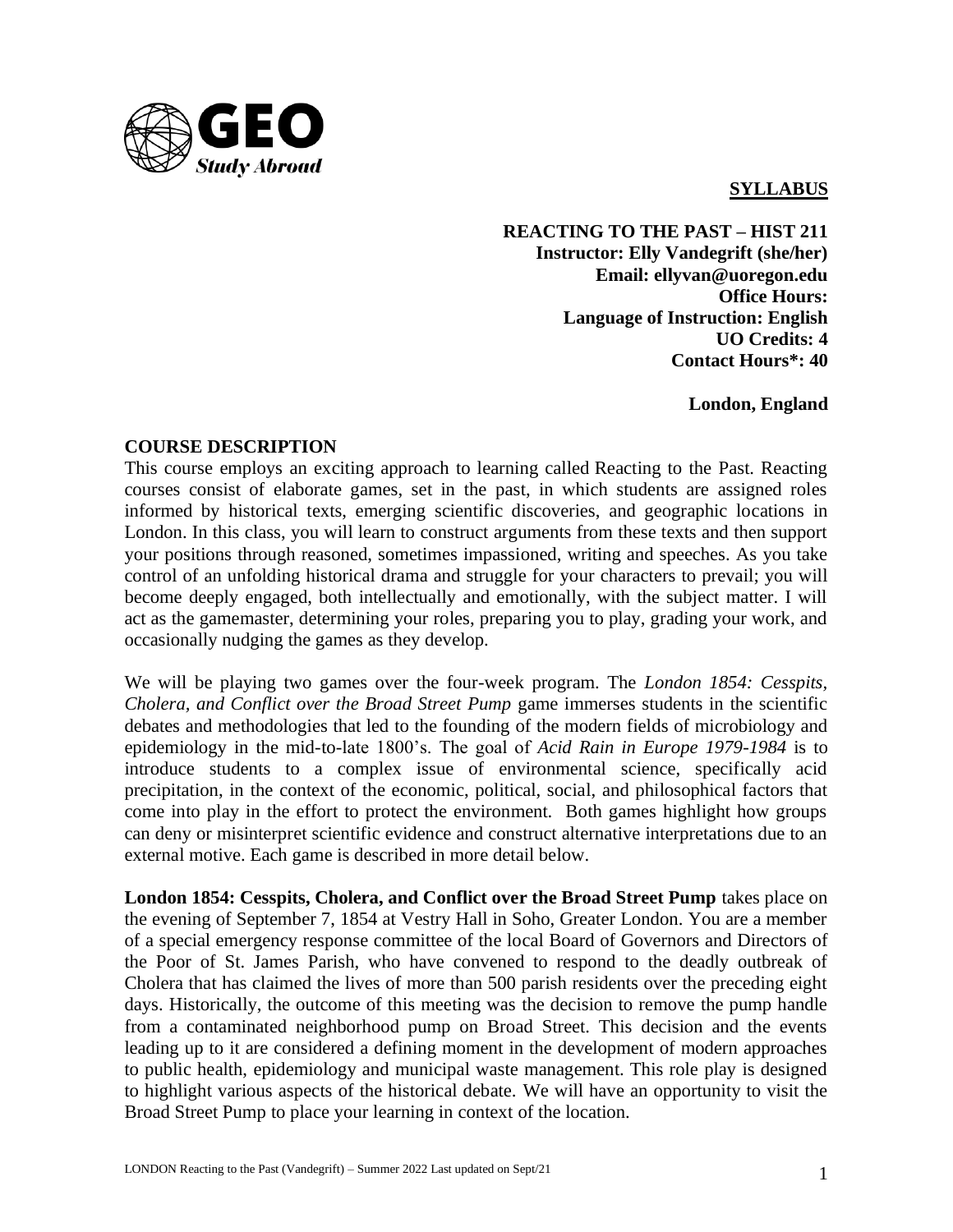**Acid Rain in Europe 1979-1989** covers a ten-year period in which the nations of Europe formulated and expanded the Long Range Transport Air Pollution Treaty (LRTAP). This treaty continues to be expanded and is a model for regional cooperation on environmental issues. However, the road to this treaty was not smooth. The game consists of three of the negotiating settings that represented critical junctures. The game begins in 1979 at the Geneva, Switzerland UNEC meeting. This meeting led to a treaty with no specific goals and no enforcement. It did provide money for research that showed the extent of the problem and provided the scientific data to support a stronger treaty. The second section of the game is the Helsinki, Finland meeting in 1984 at which binding limits were finally included in the treaty. The final session in Sophia, Bulgaria expanded the treaty beyond sulfur dioxide pollution and included nitrogen oxide pollution as well. The game is designed to include as many of the pressures and political forces at work in Europe at this time and will often lead to an outcome similar to the actual historical one. However, this is by no means guaranteed. Excursions will allow us to explore the local impacts of pollution (and climate change).

# **COURSE GOALS**

Students will

- 1. Explore ways in which historical scientific issues are connected to contemporary discoveries with connections to the Contemporary Issues in Science course.
- 2. Understand the complexity of communicating and understanding ways that scientific discoveries intersect with human public health and public policy.

## **COURSE OBJECTIVES**

This course meets Core Education Area of Inquiry for Social Sciences (SSC, Group 2)

This course will improve your ability to…

- 1. Speak and write clearly, analytically, and persuasively.
- 2. Read complicated texts and critically evaluate their arguments and evidence.
- 3. Lead discussions, conduct negotiations, and work in teams to solve problems in a climate of rival interests, irreconcilable values, and incomplete information.
- 4. Analyze—through simulated firsthand experience—the extent to which individuals and groups can affect the course of history.
- 5. Write about scientists who are researching topics related to our course.

### **Learning objectives for** *London 1854: Cesspits, Cholera, and Conflict over the Broad Street Pump*

Students will be able to…

- 1. Identify the source of disease outbreak and transmission.
- 2. Reflect on scientific debates and methodologies that led to the founding of the modern fields of microbiology and epidemiology.
- 3. Justify an appropriate public health response to deal with an emerging crisis.

### **Learning objectives for** *Acid Rain in Europe 1979-1989*

Students will be able to…

- 1. Identify ecosystem linkages and explain how damage to any part damages the whole.
- 2. Interpret results of acid forming pollution and system results.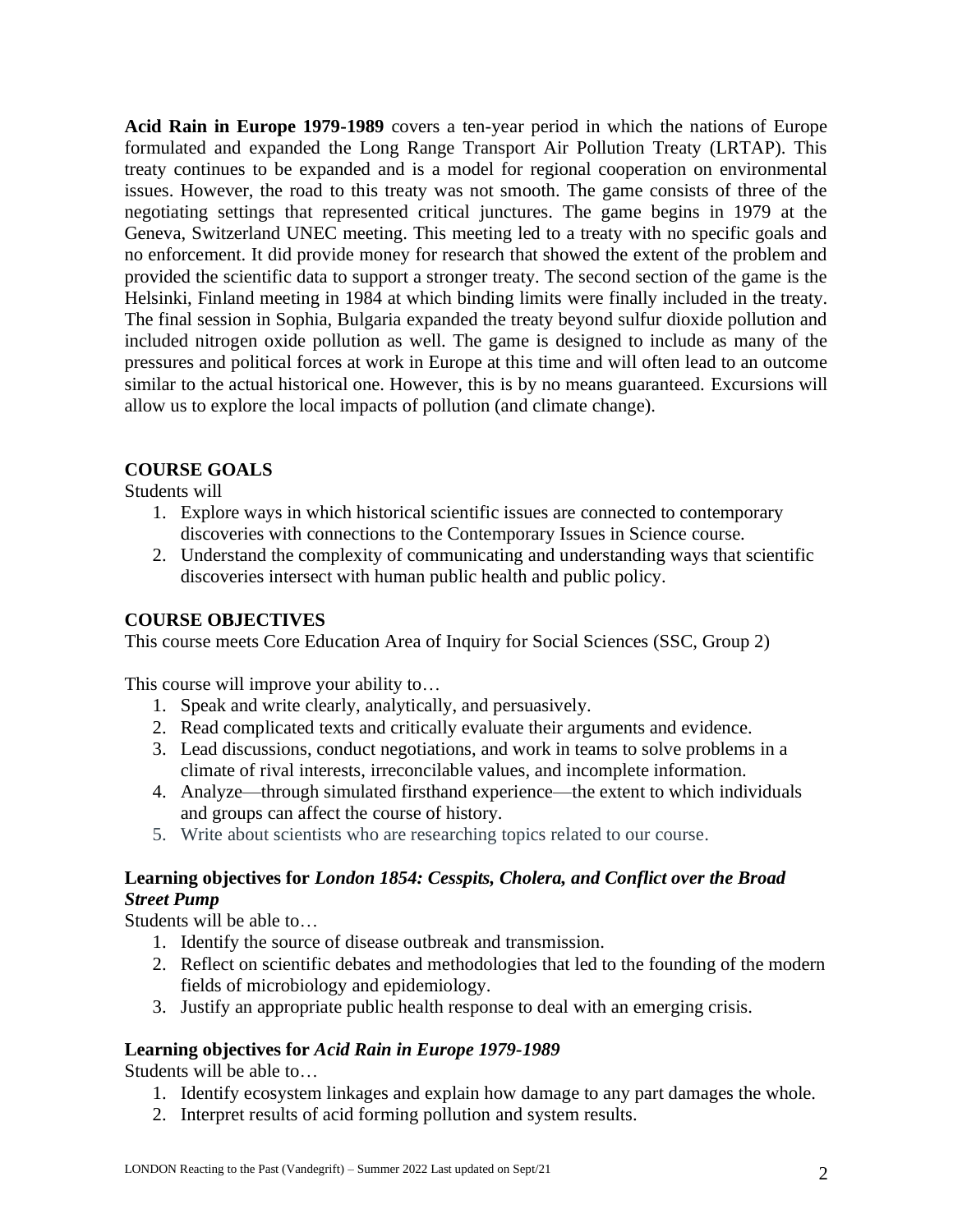- 3. Evaluate relevance for international pollution control debates (including climate change negotiations).
- 4. Reflect on ways in which people relate to the environment and economic factors that policy makers must consider in forming environmental policy.

## **INSTRUCTIONAL METHODOLOGY**

As your instructor, my priority is to create a learning environment where you each feel a sense of belonging, are challenged, explore new topics and a new city, and build connections. Reacting to the Past relies on deep student engagement. I am here as your teacher, coach, and gamemaster and guide to set each of you up for success in your understanding of the content and playing the game. In preparation we will read materials, visit sites of historical and scientific relevance, and discuss key scientific content. To meet the course objectives you will write essays, give speeches, prepare for gameplay, learn about scientists, and write reflections. During the game play, I will be watching your interactions, providing feedback, passing notes, and supporting your work to stay in character to achieve your objectives.

Talking with my students about our course material is a true pleasure—confused or excited about something related to the games or your time in London? Wondering how what we're learning relates to current events, career choices, or other courses you can take UO? Please be in touch! **Please also be in touch to tell me how you are doing in the course. If you are having trouble with some aspect of it, I would like to strategize with you. I believe every student can succeed in this course, and I care about your success.** 

### **COURSE AND PROFESSIONAL PARTICIPATION**

**Course Participation and Professionalism Participation** includes class attendance, reading assigned materials, overall preparation for class, and actively contributing. Class will start promptly at the designated time. You are expected to be on time, attend all classes and site visits, and remain in the classroom for the duration of the class. Your involvement during class is critical to the exchange of ideas and fruitful discussions especially during game play.

**Preparation, professionalism, and mutual respect** are all important elements of your participation score. Professional behavior is expected at all times. While in London, students should think of themselves as American Ambassadors. Everything you say and do should reflect well on yourself, America, and the GEO program. Right along with that is respect for the British culture and way of life. We are guests here.

**Inclusiveness** Open inquiry, freedom of expression, and respect for difference are fundamental to a comprehensive and dynamic education. We are committed to upholding these ideals by encouraging the exploration, engagement, and expression of divergent perspectives and diverse identities.

**Attendance** While students are here in London to experience the UK, attendance in class is critical. Refer to the attendance policy you received during orientation for more details. No make-up assignments are available for unexcused absences.

## **METHOD OF EVALUATION (GRADING POLICIES)**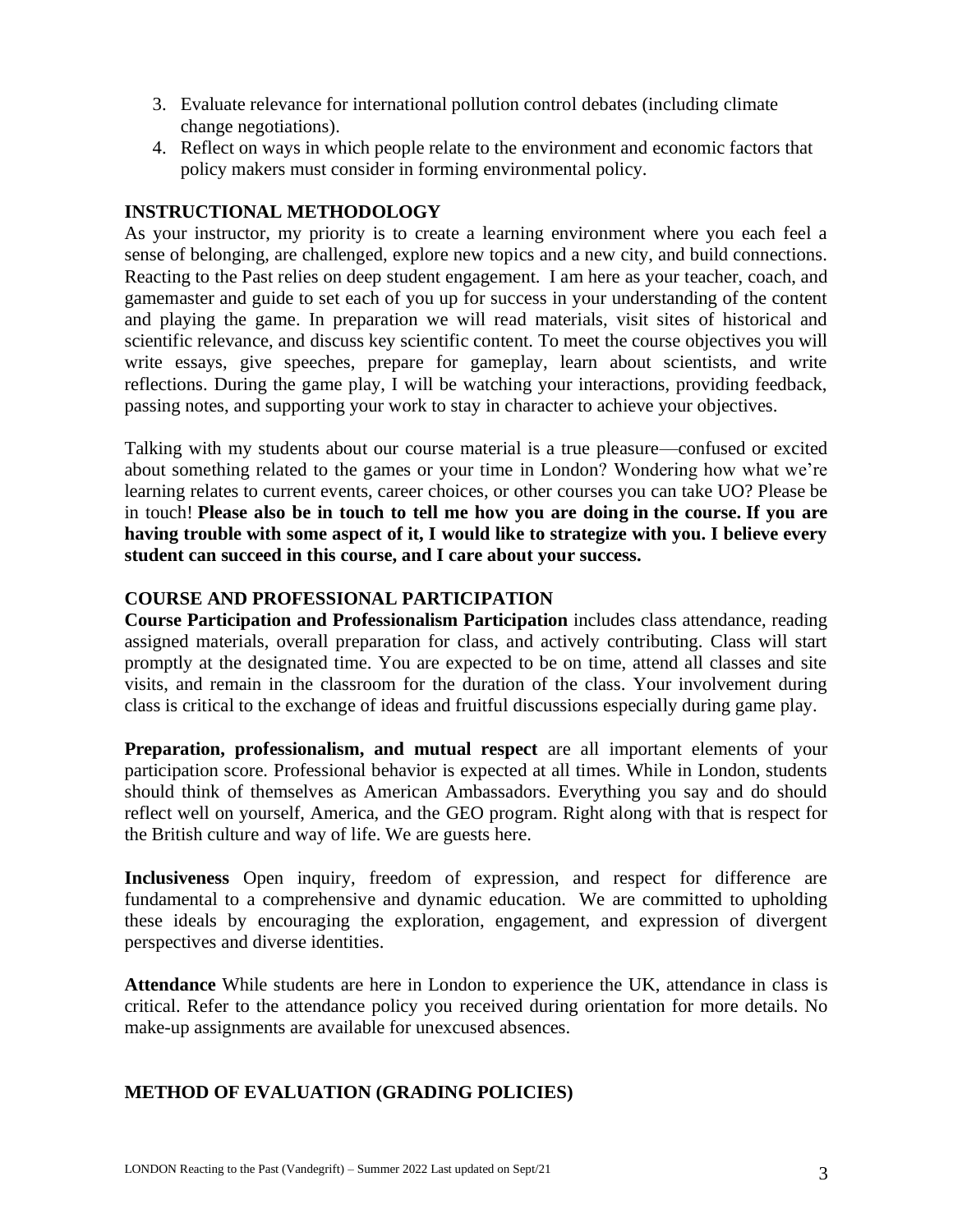| <b>Cholera Game</b>           | 40% |
|-------------------------------|-----|
| <b>Preparation Assessment</b> | 5%  |
| <b>Essay</b>                  | 10% |
| Speech                        | 10% |
| Participation and Excursions  | 10% |
| <b>Scientist Spotlight</b>    | 5%  |
| <b>Sulfur Dioxide Game</b>    | 40% |
| <b>Preparation Assessment</b> | 5%  |
| Essay                         | 10% |
| Speech                        | 10% |
| Participation and Excursions  | 10% |
| <b>Scientist Spotlight</b>    | 5%  |
| <b>Final Reflection</b>       | 20% |

The **preparation assessments** measure your understanding of the background readings and science that we will be studying during the preparation for each game.

The **essays** you are responsible for depend on your role; more guidance will be given in class, on Canvas, and on role sheets. Most will take the form of short speeches or position papers taking a particular stance on a given issue. While papers need not (and probably should not) be written in traditional academic style, they should still cite evidence consistent with your character, make logical arguments, consider the views of others, and exhibit good style and perfect grammar and spelling. All papers must include proper citations for references and material that you learned from a source that you have read. Need a refresher on how to do this? Please ask! Great online resource is on the [Purdue Owl](https://owl.purdue.edu/) site. Exact paper length is up to you and will depend on your speech timing. A rubric for the grading of the papers is provided on Canvas with more instructions.

You will also present the content of your papers as **speeches** in class. These should match the content of your papers but you should aim to not simply read your essay. Your speeches will be assessed based on the elements of good presentation as discussed in class and defined in the rubrics. **Before class** you should post each of your papers on Canvas so they can be graded and shared with the rest of the class to give your classmates a record of what your character has argued. More instructions will be provided. Clearly indicate your name, your role, and the topic of each paper within the body of the submission.

The **participation and excursion** component of your grade is based on how *successfully* you play your assigned role, but also on how *faithfully* you do so. Do not be tempted into being untrue to your character purely to advance your victory objectives. Being engaged on the excursions and linking excursion opportunities to course materials is encouraged and will be rewarded. In determining your class participation grade, I'll pay close attention to a number of factors: the quality and quantity of your public statements during open discussions and faction meetings, your ability to make alliances—and handle disagreements—with other players, and the depth of your engagement with course readings and excursions. Lastly, you may be rewarded for winning the game and achieving your victory objectives, but this is a small component of the participation grade since the game is to some extent biased toward certain outcomes. As a practical matter I maintain a log with a record of each student's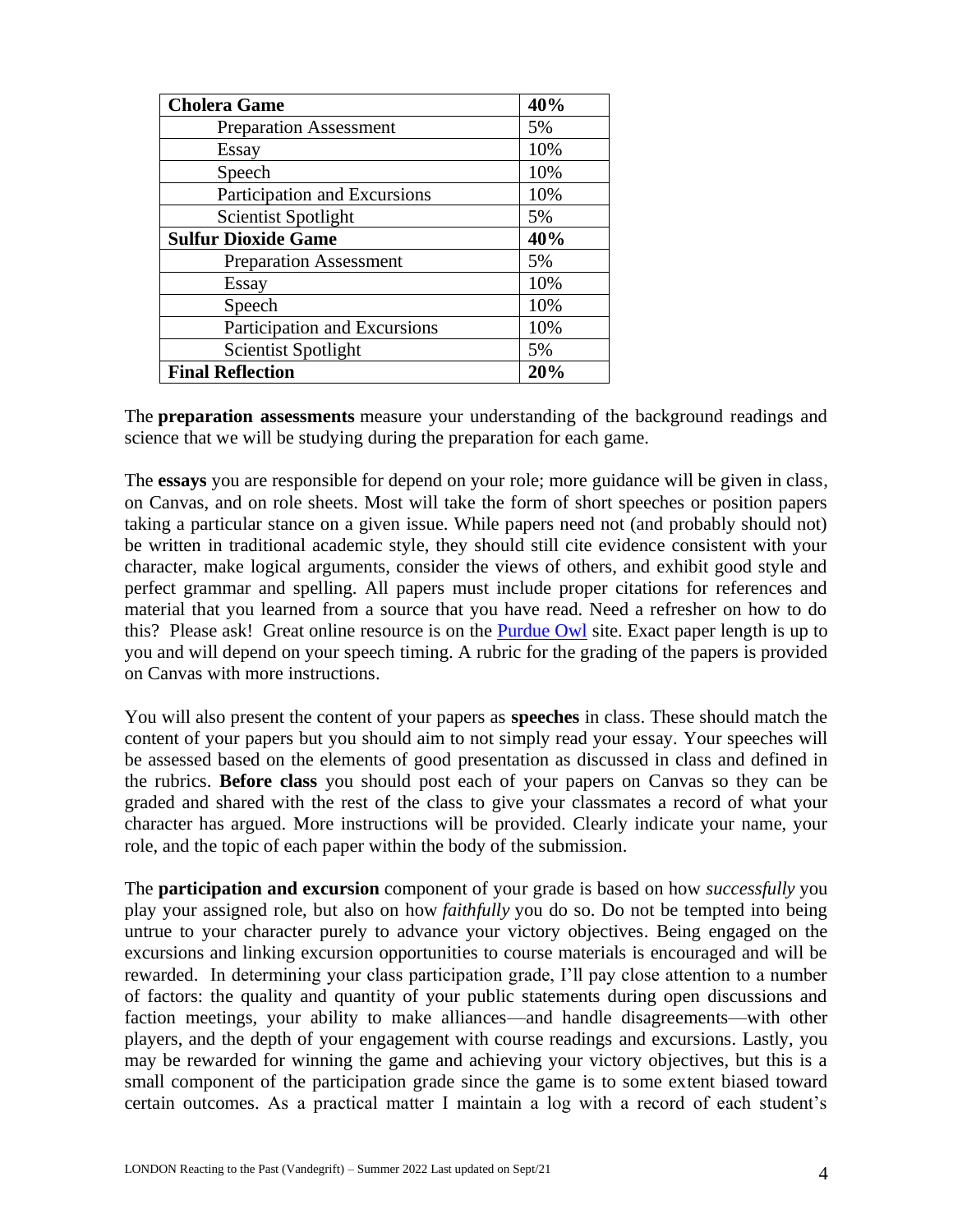participation. I also keep track of what students are doing outside of class in preparation for the game.

**Class attendance is required.** The games simply will not function in your absence. You will not be able to properly play your roles without attending the pre-game sessions. Missing two sessions of the games themselves without a valid excuse will result in failure for the course.

For **scientist spotlights** you will watch a video, read an interview, or listen to a radio story about a scientist who has researched the topics we'll be learning about in class. These are an opportunity to meet the real people behind the work, explore contemporary scientific discoveries related to the games, and learn about their work in the scientists own words.

**Final Reflection** throughout the course you have read, written, given speeches, talked to your classmates, and explored a new city. We want you to reflect on what have you learned. What has surprised you? What has excited you? Prompts will be given to guide your reflection.

### **A NOTE ABOUT WORKLOAD**

The readings at the beginning of each game are difficult by design, intended to familiarize you very rapidly with complex historical, political, and scientific dilemmas. Don't be alarmed or discouraged; this is part of the plan. Nor should you be fooled by the absence of reading assignments in the weeks when the game is being played. During this time, you will be frantically caucusing with other members of your factions (both online and in person), drafting speeches and writing assignments using arguments derived from course texts, rebutting and co-opting your fellow students' own speeches and writings, and repeatedly delving back into the course material to fashion new arguments and develop an ever deeper understanding of the issues. Many students become so immersed in their roles that they devote extra time to the course over and above the formal requirements. Don't hesitate to get involved in this way—it's part of what Reacting is all about—but don't let other obligations fall by the wayside nor let it limit your experiences in London!

### **COURSE OUTLINE**

| Week         | <b>Topic and Learning Objectives</b>                                      | <b>Readings and Assignments</b> |
|--------------|---------------------------------------------------------------------------|---------------------------------|
|              | Students will be able to                                                  |                                 |
| $\mathbf{1}$ | <b>Preparation for London 1854: Cesspits, Cholera</b>                     | <b>Cholera</b> Gamebook         |
|              | and Conflict over the Broad Street Pump (10 class                         | <b>Epidemiology Readings</b>    |
|              | hours)                                                                    | <b>Preparation Assessment</b>   |
|              |                                                                           | <b>Scientist Spotlight</b>      |
|              | *Identify key contributing factors of the cholera<br>conflict             | Participation and Excursion     |
|              | *Prepare for gameplay                                                     |                                 |
|              | *Reflect on connections between field trips, readings,<br>and discussions |                                 |
|              | *Examine current scientific perspectives                                  |                                 |
| $\mathbf{2}$ | <b>Game play of London 1854: Cesspits, Cholera and</b>                    | <b>Cholera Role essay</b>       |
|              | Conflict over the Broad Street Pump. (10 hours)                           | Role speech                     |
|              |                                                                           | Participation and Excursion     |
|              | *Play role as assigned to meet character's objectives                     |                                 |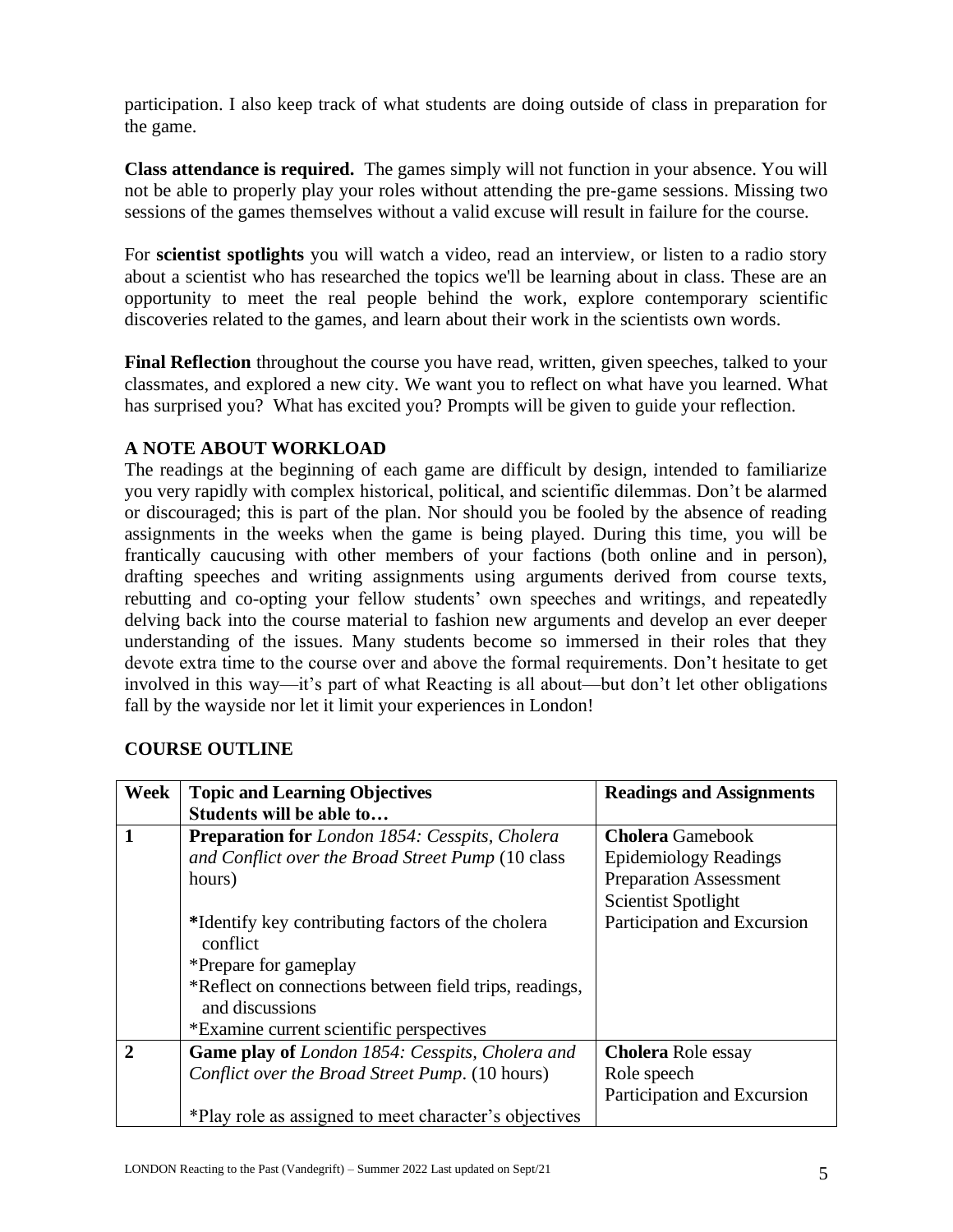|   | *Prepare essay and speech based on character's<br>historical and scientific understanding of the topics                                                                                                                                                                                     |                                                                                                                                                      |
|---|---------------------------------------------------------------------------------------------------------------------------------------------------------------------------------------------------------------------------------------------------------------------------------------------|------------------------------------------------------------------------------------------------------------------------------------------------------|
| 3 | <b>Preparation for Acid Rain in Europe 1979-1989.</b><br>(10 hours)<br>*Identify key contributing factors of the pollution<br>discussions<br>*Prepare for gameplay<br>*Reflect on connections between field trips, readings,<br>and discussions<br>*Examine current scientific perspectives | <b>Acid Rain Gamebook</b><br><b>Pollution Readings</b><br><b>Preparation Assessment</b><br><b>Scientist Spotlight</b><br>Participation and Excursion |
| 4 | <b>Game play of Acid Rain in Europe 1979-1989. (10)</b><br>hours)<br>*Play role as assigned to meet character's objectives<br>*Prepare essay and speech based on character's<br>historical and scientific understanding of the topics<br>*Reflect on experiences                            | <b>Acid Rain Role essay</b><br>Role speech<br>Participation and Excursion<br><b>Final Reflection</b>                                                 |

### **MATERIALS AND RESOURCES**

We will use Canvas as the primary location for resources sharing, assignment submission, and communicating about grades. We will have a Slack site for communication between characters during the games.

### **COURSE READINGS**

- Hays, ML, EB Nelson (2014) *London 1854: Cesspits, Cholera and Conflict over the Broad Street Pump*. Reacting to the Past Gamebook.
- Henderson, DE and SK Henderson (2018) *Acid Rain in Europe 1979-1989*. Reacting to the Past Gamebook.

Additional readings available for Role sheets and in gamebook to supplement preparation.

### **CLASROOM BEHAVIORS**

All members of the class (both students and instructor(s) can expect to:

- 1. Participate and Contribute: Students are expected to participate by sharing ideas and contributing to the collective learning environment. This entails preparing, following instructions, and engaging respectfully and thoughtfully with others. Together, we will establish more specific participation guidelines and criteria for contributions.
- 2. Expect and Respect Diversity: All classes at the University of Oregon welcome and respect diverse experiences, perspectives, and approaches. What is not welcome are behaviors or contributions that undermine, demean, or marginalize others based on race, ethnicity, gender, sex, age, sexual orientation, religion, ability, or socioeconomic status. We will value differences and communicate disagreements with respect. We may establish more specific guidelines and protocols to ensure inclusion and equity for all members of our learning community.
- 3. Help Everyone Learn: Our goal is to learn together by learning from one another. As we move forward learning during this challenging time, it is important that we work together and build on our strengths. We are returning with a range of feelings about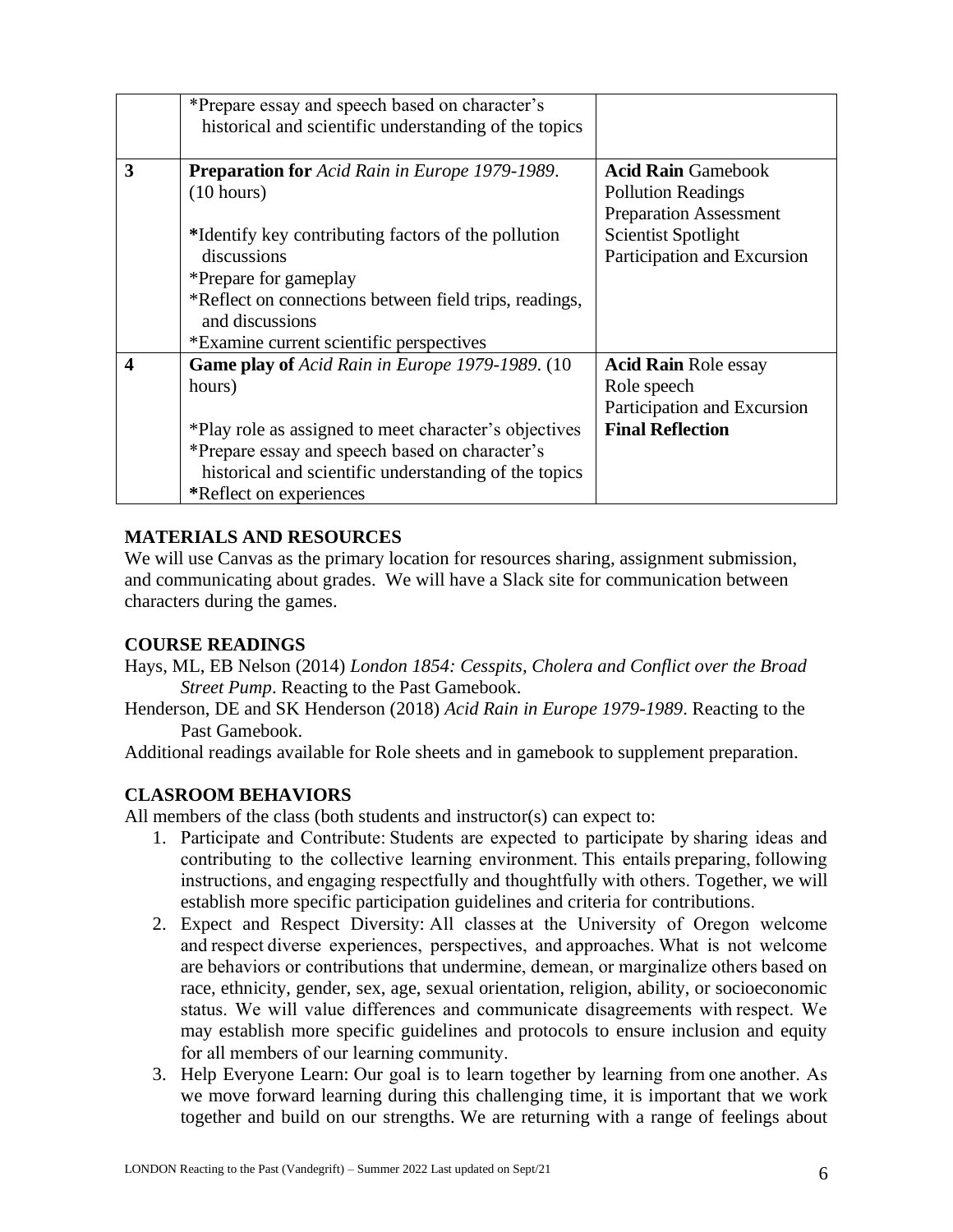and comfort with being in person, and this means we need to be patient with each other, identify ways we can assist others, and be open-minded to receiving help and feedback from others. No one should hesitate to contact me to ask for assistance or offer suggestions that might help us learn better.   

#### **Academic Integrity**

You are expected to do your own work. You are encouraged to discuss ideas with each other and to study together, but don't copy someone else's work and don't allow someone else to copy your work. By submitting an essay or other work, you are certifying that you are the student entitled to log in using a specific set of credentials. Allowing someone else to log in under your name, or logging in under someone else's name, to complete an assignment is a breach of university regulations. All students are expected to conform to the student conduct code (http://integrity.uoregon.edu/); students not in compliance will be brought to the attention of the university and risk removal from the program.

#### **Accessible Education**

Please let me know within the first week of the term if you need assistance to fully participate in the course. Participation includes access to lectures, web-based information, in-class activities, and exams. The Accessible Education Center [\(http://aec.uoregon.edu/\)](http://aec.uoregon.edu/) works with students to provide an instructor notification letter that outlines accommodations and adjustments to class design that will enable better access. Contact the Accessible Education Center for assistance with access or disability-related questions or concerns.

If you are not a student with a documented disability through AEC, but you would like for me to know about class issues that will impact your ability to learn, I encourage you to come visit with during office hours so that we can strategize how you can get the most out of this course.

### **Reporting Obligations**

I am a student-directed employee. For information about my reporting obligations as an employee, please see [Employee Reporting Obligations](https://investigations.uoregon.edu/employee-responsibilities#employee-obligations) on the Office of Investigations and Civil Rights Compliance (OICRC) website. Students experiencing any form of prohibited discrimination or harassment, including sex or gender-based violence, may seek information and resources at [safe.uoregon.edu,](http://safe.uoregon.edu/) [respect.uoregon.edu,](https://respect.uoregon.edu/) or [investigations.uoregon.edu](https://investigations.uoregon.edu/) or contact the non-confidential Title IX office/Office of Civil Rights Compliance (541-346- 3123), or Dean of Students offices (541-346-3216), or call the 24-7 hotline 541-346-SAFE for help. I am also a mandatory reporter of child abuse. Please find more information at [Mandatory Reporting of Child Abuse and Neglect.](https://hr.uoregon.edu/policies-leaves/general-information/mandatory-reporting-child-abuse-and-neglect)

### **Academic Disruption due to Campus Emergency**

In the event of a campus emergency that disrupts academic activities, course requirements, deadlines, and grading percentages are subject to change. Information about changes in this course will be communicated as soon as possible by email, and on Canvas. If we are not able to meet face-to-face, students should immediately log onto Canvas and read any announcements and/or access alternative assignments. Students are also expected to continue coursework as outlined in this syllabus or other instructions on Canvas.

### **Accommodation for Religious Observances**